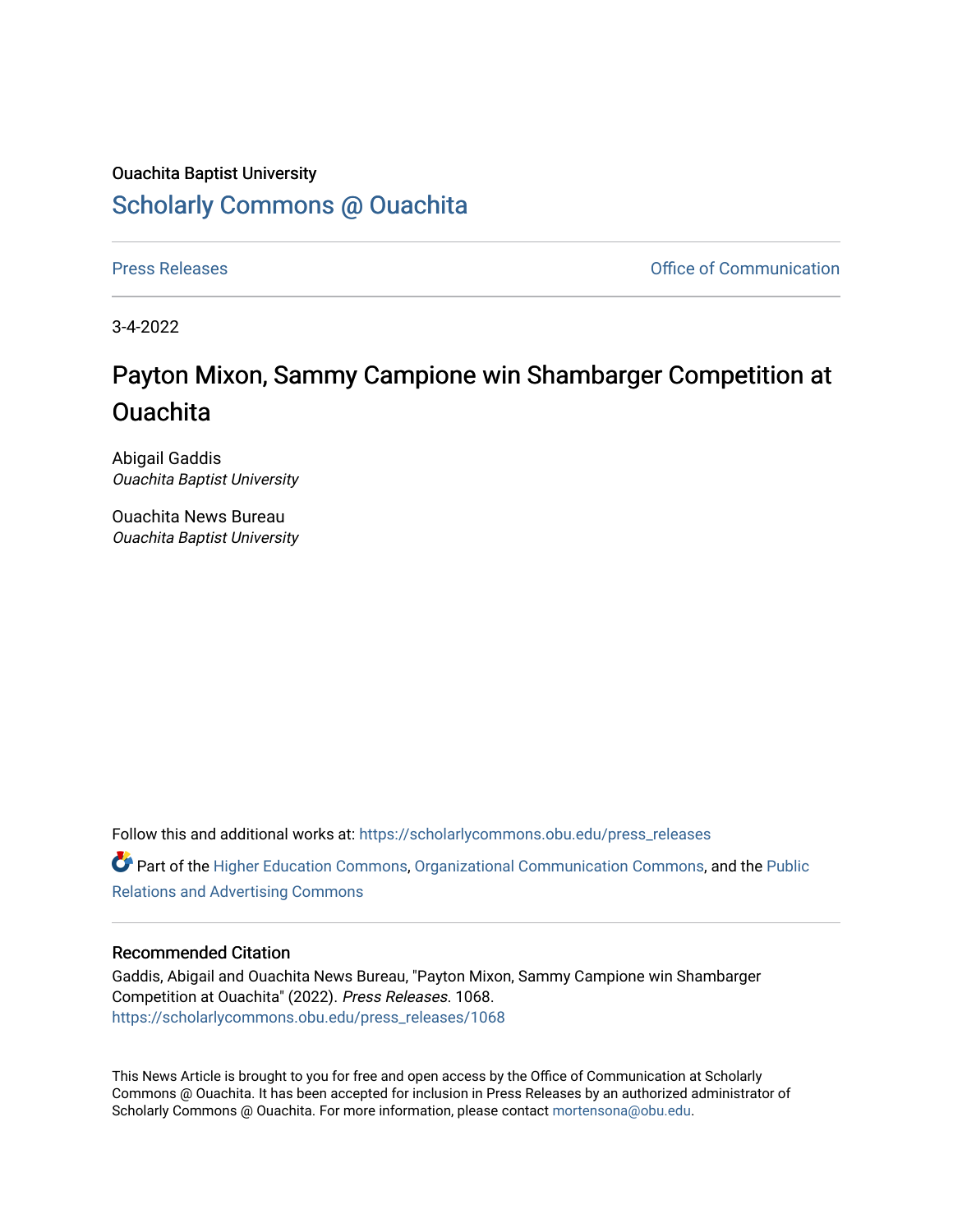



For immediate release **Payton Mixon, Sammy Campione win Shambarger Competition at Ouachita** *By Abigail Gaddis* March 4, 2022 For more information, contact OBU's news bureau at [newsbureau@obu.edu](mailto:newsbureau@obu.edu) or (870) 245-5208

ARKADELPHIA, Ark.—Payton Mixon, a junior musical theatre major from New Caney, Texas, and Sammy Campione, a senior musical theatre major from Waxahachie, Texas, tied for first place in Ouachita Baptist University's 24th Annual Mary Shambarger Competition for Singers held Tuesday, Feb. 22, in Ouachita's McBeth Recital Hall.

The competition is named for the late Mary Shambarger, professor emerita of music at Ouachita. Shambarger served on the music faculty for 32 years, teaching voice and directing student choral groups until her retirement in 1998. The Shambarger Competition provides students the opportunity to showcase their talents and gain experiences in performing and auditioning.

Mixon and Campione both received an award of \$500. Mixon sang "Two Little Lines" by Drew Gasparini from "Circles." Campione sang "Mama Says" by Tom Snow and Dean Pitchford from "Footloose." Susan Monroe served as collaborative pianist for both performances.

"When they called my name for first place, I was in total shock," said Mixon. "Everyone at the competition brought their A-Game."